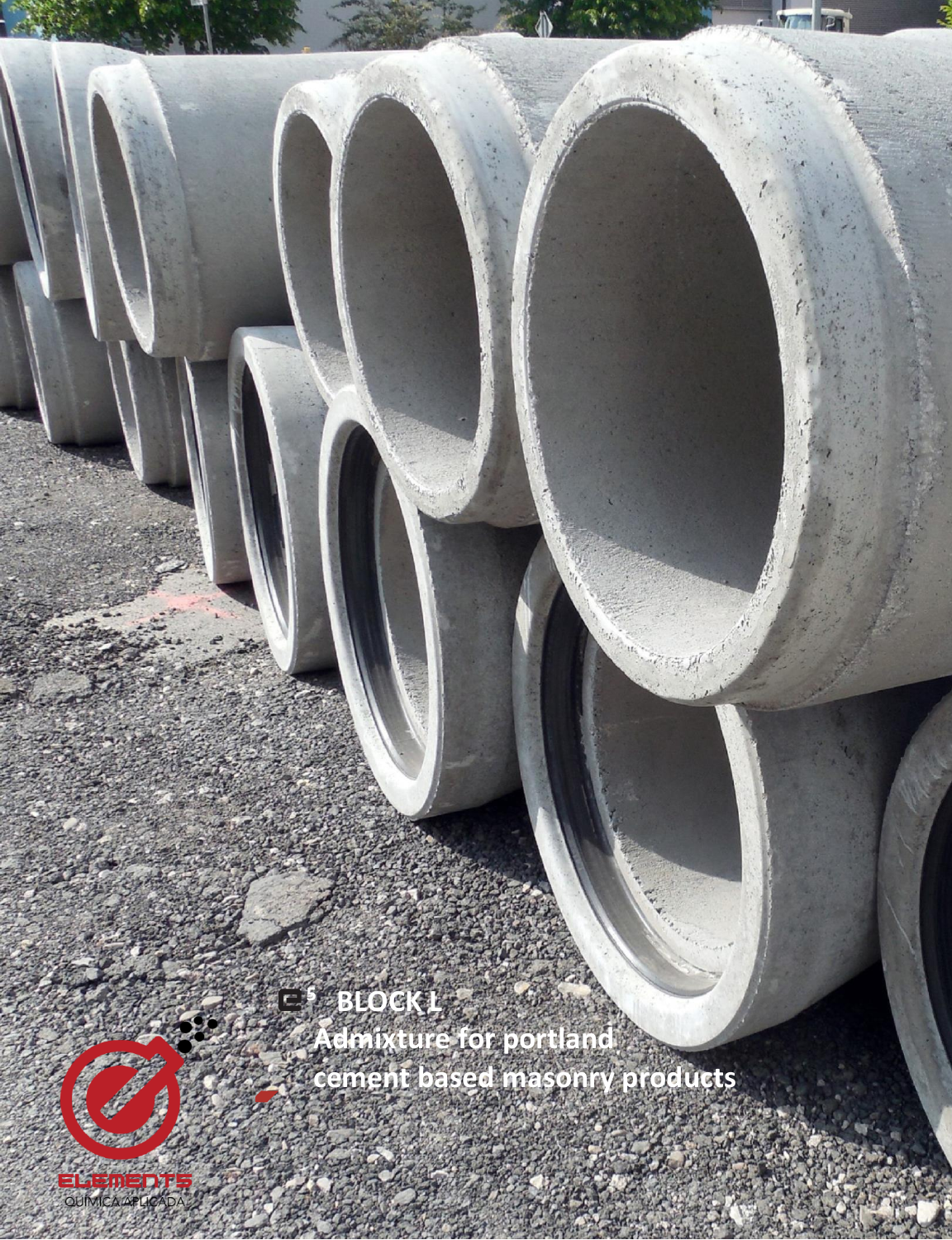## **Description**

**e <sup>5</sup> BLOCK L** is an admixture formulated with high technology dispersants that are friendly with the environment. It´s specially designed to break the flocculating effect of cement particles as they come in contact with water.

With its special formulation, it helps to achieve a better cement hydration. This is evidenced by considerable increases in the mechanical strengths of concretes at all ages.

### **Benefits**

- It significantly increases the mechanical strength of concrete.
- Improves rheological properties of concrete.
- It reduces the water/binding materials ratio.
- Adequate for warm climate concrete mixing.
- ▰ Reduces the manufacturing cost per  $m<sup>3</sup>$  of concrete.

 **Technical information**

Specific gravity 1.02

Physical appearance: light red liquid

## **Presentation**

19 L pail, 200 L drum and bulk

Useful life: 12 months in its original container

2



## **Principal applications**

- **Conventional concretes**
- Pumpable concretes
- **Structural concretes**
- Concrete blocks
- **Machine formed products**



Running lab tests, with the job materials, is recommended for better results. This allows making the necessary adjustments in the concrete mix, such as: appearance, workability, consistency, air content, yield, setting times and the admixture dosage.

Then, it is important to repeat these tests at an industrial level, under real job conditions (humidity, temperature, time to transport fresh concrete, etc.), for the purpose of making the final adjustments.

Load all the mix design materials: aggregates, cement and 80 % of the mix water. Allow these to mix during 2 minutes. Then add the established volume of admixture with the remaining 20 % of the mix water and finish the mixing process.

The dosage can vary between 100 and 200 mL per each 100 kg of cement. This will depend on the concrete´s mix design. An overdose, above the established level, can result in a delay in the cement´s speed of hydration.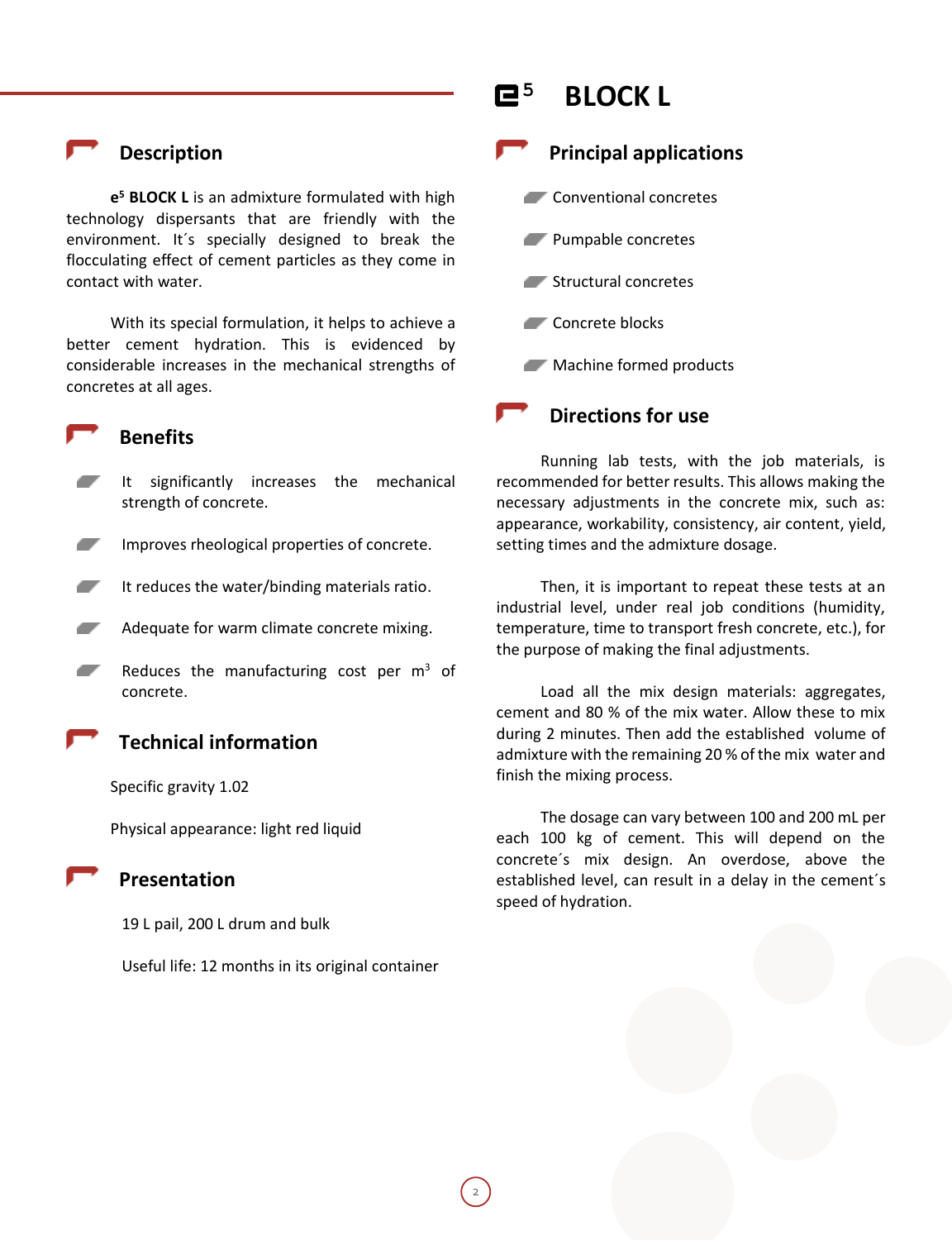When used in combination with an integral waterproofer, it is necessary to check the air content and the setting times in the concrete mix.

Run tests in combination with other admixtures to check for admixture synergy effects. This is specially important for air content and setting times. It is compatible with all admixtures.

In the event of important variations in materials (change of aggregates, cement, etc.), it is necessary to make the required adjustment in dosage used.

Check with your **Element5 Integral Solutions Advisor** for the preparation of durable hybrid concretes with an important economic benefit.

# **<sup>5</sup> BLOCK L**

## **Cautions**

Do not allow the product to freeze.

**Always keep the product in its original container.** 

Never add the admixture to the cement without its prior initial hydration. Do not add the admixture with the aggregates. These actions will decrease the admixture´s efficiency.

**Mix the product before using it.**